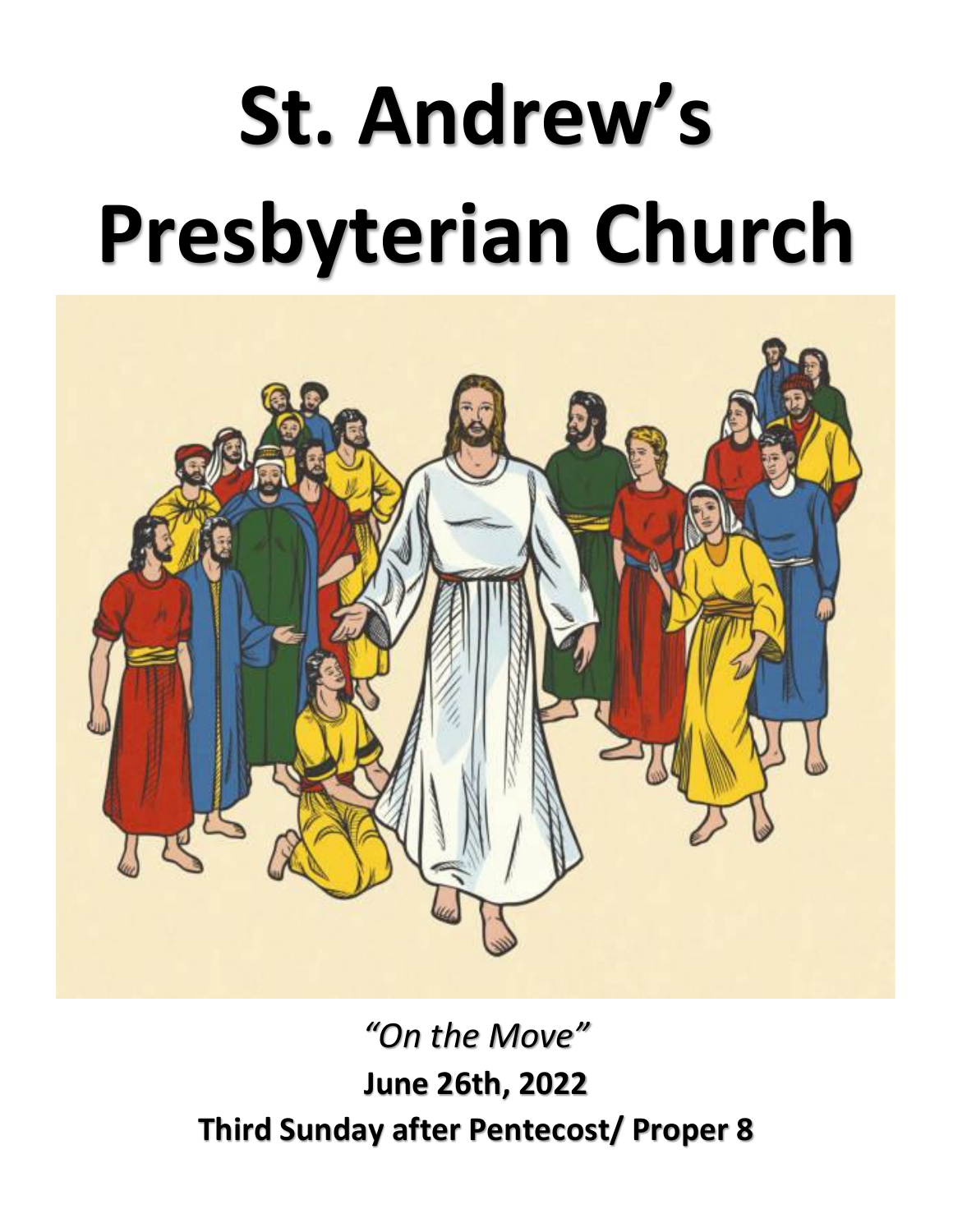# \*Denotes to stand if able

### **GATHERING FOR WORSHIP**

### **ANNOUNCEMENTS**

### **PRAISE TO GOD**

### **CALL TO WORSHIP**

Pastor: Jesus calls to the crowds with warnings. Jesus calls to the converts to follow him. Jesus calls to the resisters with parables of rejection. Jesus calls to you: "Proclaim the kingdom of God."

**People: Thanks be to God for life and health and all goodness.**

**HYMN # 104** "O Worship the King" v. 1 – 4

O worship the King all-glorious above, O gratefully sing his power and his love: our shield and defender, the Ancient of Days, pavilioned in splendor and girded with praise.

O tell of his might and sing of his grace, whose robe is the light, whose canopy space. His chariots of wrath the deep thunderclouds form, and dark is his path on the wings of the storm.

Your bountiful care, what tongue can recite? It breathes in the air, it shines in the light; it streams from the hills, it descends to the plain, and sweetly distills in the dew and the rain.

Frail children of dust, and feeble as frail, in you do we trust, nor find you to fail. Your mercies, how tender, how firm to the end, our Maker, Defender, Redeemer, and Friend!

### **CALL TO CONFESSION**

### **PRELUDE** St. Andrew's Legacy Carillon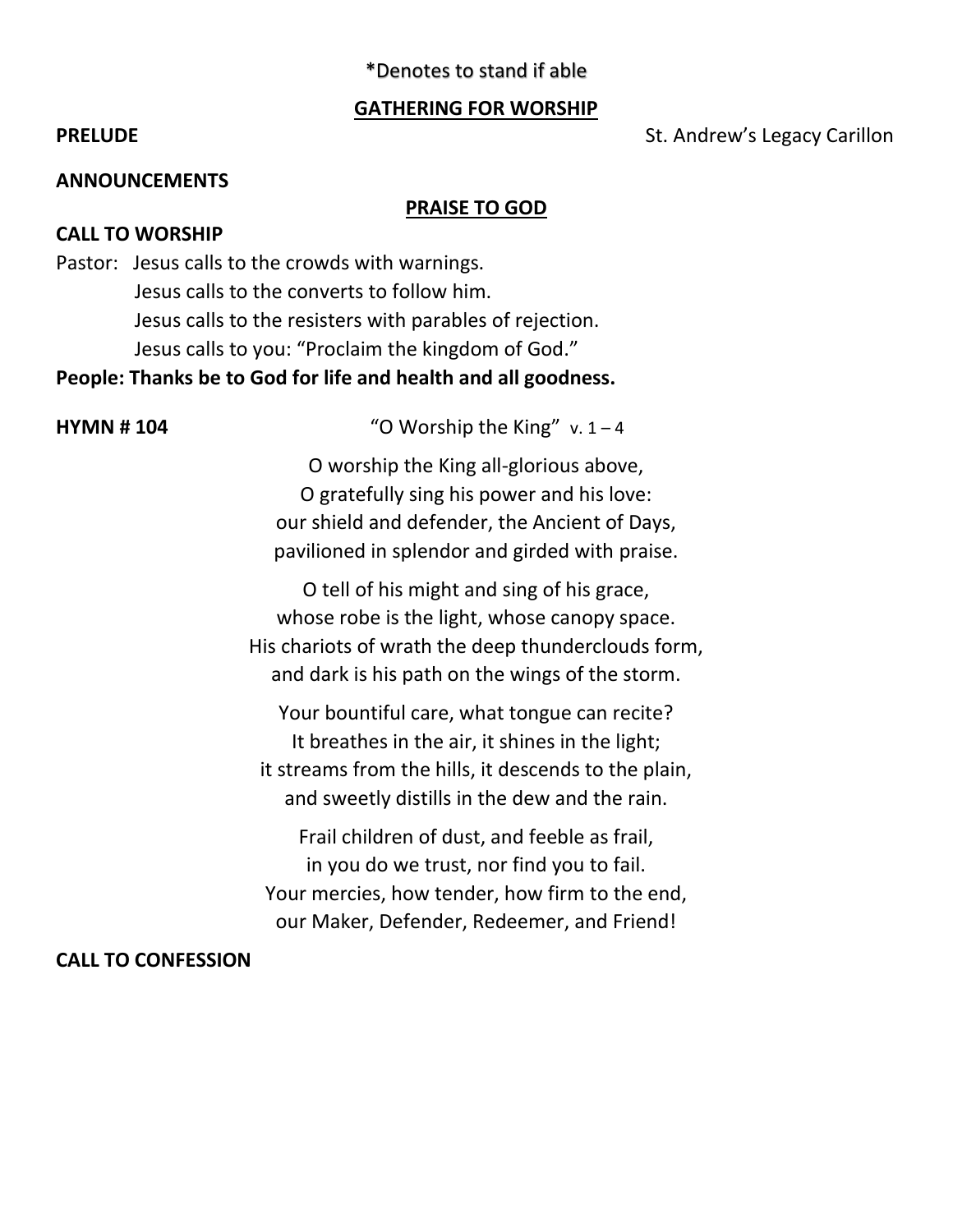# **PRAYER OF CONFESSION (In Unison)**

**Merciful God, we confess that we desire what is not your will. We fear failure and cling to unquestioned habits. We are truly sorry and repent of what we have not done. Show us the path of your prophetic way. Open our eyes to new possibilities. Help us love our neighbors as ourselves. Forgive us and renew us, in the name of life abundant, Jesus Christ our Lord. Amen.**

# **ASSURANCE OF PARDON**

**\*RESPONSE: HYMN # 812** *"Glory Be to The Father"* Glory be to the Father, and to the Son, and to the Holy Ghost: as it was in the beginning, is now and ever shall be, world without end. Amen, amen.

# **STUMP THE PASTOR**

**HYMN # 342** *"Rock of Ages"* v 1 – 3

Rock of Ages, cleft for me, Let me hide myself in Thee; Let the water and the blood, From Thy wounded side which flowed, Be of sin the double cure, Save from wrath and make me pure.

Could my tears forever flow, Could my zeal no languor know, Thee for sin could not atone; Thou must save, and Thou alone. In my hand no price I bring; Simply to Thy cross I cling.

While I draw this fleeting breath, When my eyes shall close in death, When I rise to worlds unknown And behold Thee on Thy throne, Rock of Ages, cleft for me, Let me hide myself in Thee.

# **PRAYER OF ILLUMINATION** Jan Peterson

Your word, O God, reveals your will for our lives. By the power of your Holy Spirit, give us each the wisdom to attend to your call every day, and make us ready to hear and obey. Through Jesus Christ our Lord. Amen.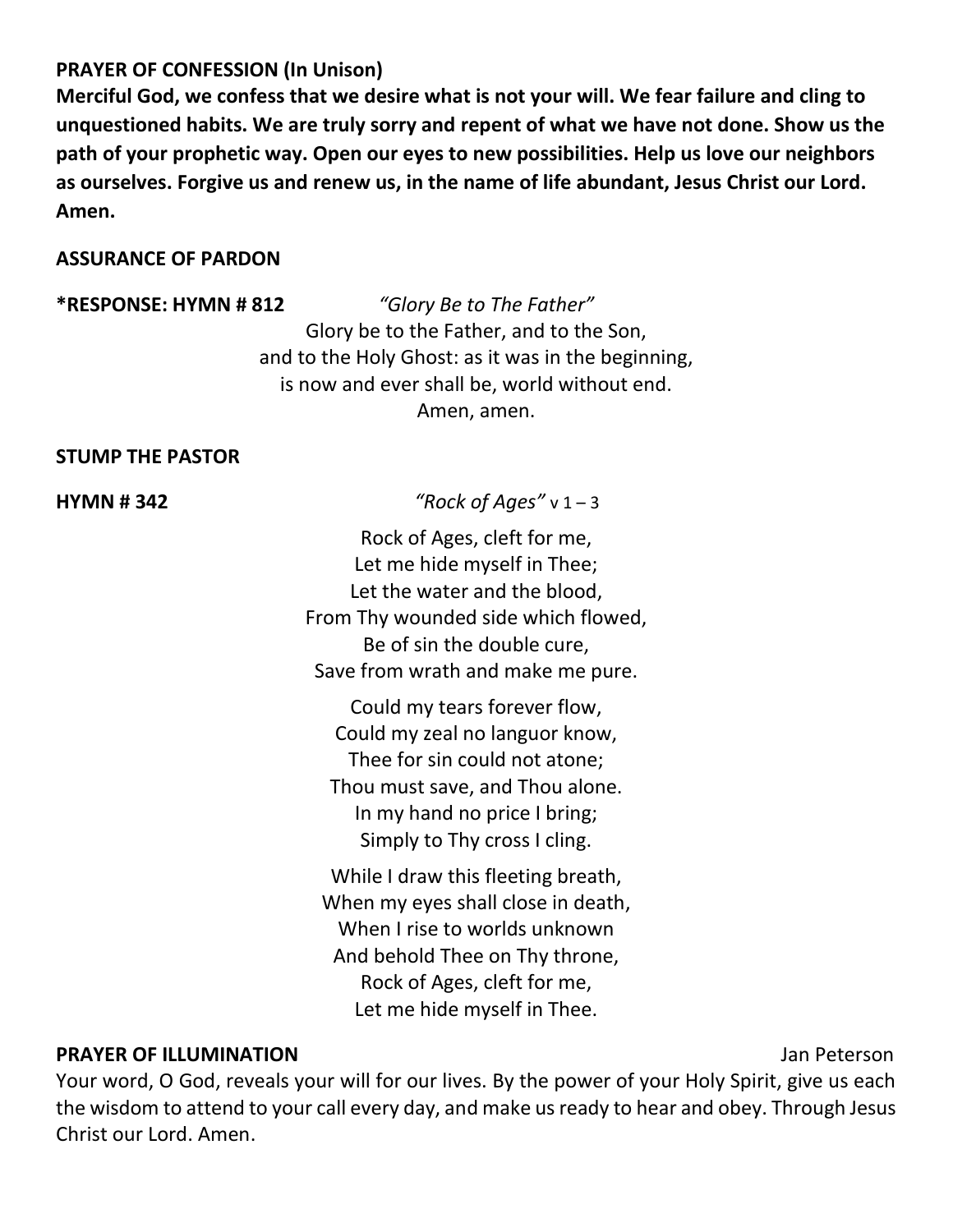# **PROCLAMATION OF GOD'S WORD**

Old Testament Reading: 1 Kings 19:15-16, 19-21 [pg. 560] NIV Gospel Reading: Luke 9:57-62 [pg. 1611] NIV Reader: This is the WORD of the LORD for His people. **People: Thanks be to GOD!**

**MESSAGE** *"On the Move"* Pastor Linda Graham

# **AFFIRMATION OF FAITH:** The Apostle's Creed

**I believe in God, the Father Almighty, Creator of heaven and earth. I believe in Jesus Christ, God's only Son, our Lord, who was conceived by the Holy Spirit, born of the Virgin Mary, suffered under Pontius Pilate, was crucified, died, and was buried. He descended to the dead. On the third day he rose again. He ascended into heaven. He is seated at the right hand of the Father, and He will come to judge the living and the dead. I believe in the Holy Spirit, the holy catholic church, the communion of saints, the forgiveness of sins, the resurrection of the body, and the life everlasting.**

# **PRAYERS OF THE PEOPLE**

# **THE LORD'S PRAYER**

**Our Father, who art in heaven, hallowed be Thy name. Thy kingdom come, Thy will be done, on earth as it is in heaven. Give us this day our daily bread, and forgive us our debts, as we forgive our debtors, and lead us not into temptation, but deliver us from evil. For Thine is the kingdom, and the power, and the glory forever. Amen.**

# **CALL TO OFFERING**

# **\* RESPONSE HYMN # 815** *"Doxology"*

Praise God, from Whom all blessings flow;

Praise Him, all creatures here below; Praise Him above, ye heavenly host; Praise Father, Son, and Holy Ghost.

# **PRAYER OF DEDICATION**

**Take these gifts, O God, for the work of this church. Let them stand as signs of your love and faithfulness. In the name of the one who gave himself for us, we pray. Amen.**

**SCRIPTURE** Jan Peterson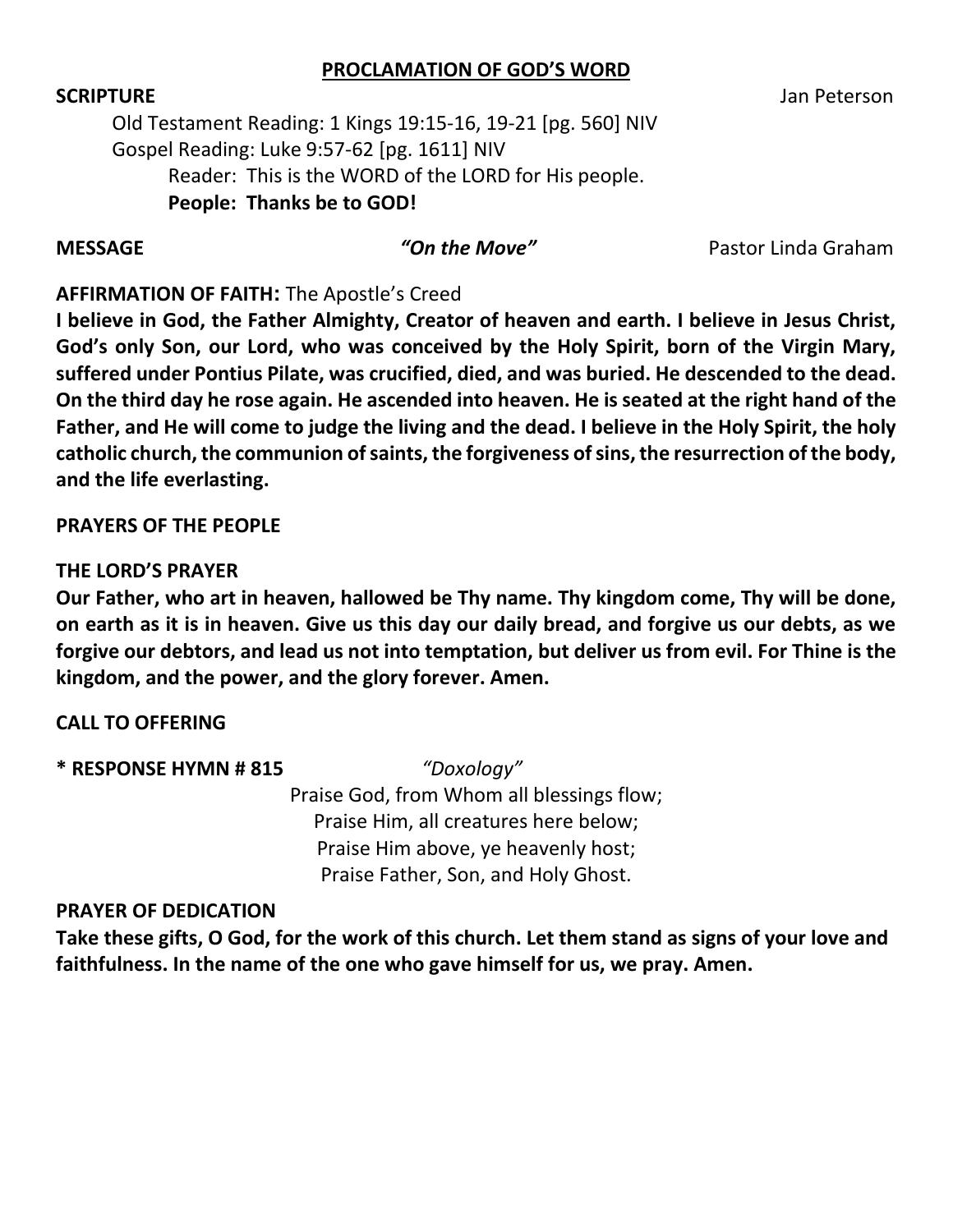# *RESPONDING TO GOD'S WORD*

**HYMN # 575** *"Leaning on the Everlasting Arms"* v. 1 - 3

What a fellowship, what a joy divine, leaning on the everlasting arms. What a blessedness, what a peace is mine, Leaning on the everlasting arms.

> Refrain: Leaning, leaning, Safe and secure from all alarms; Leaning, leaning, Leaning on the everlasting arms.

O how sweet to walk in this pilgrim way, Leaning on the everlasting arms; O how bright the path grows from day to day, Leaning on the everlasting arms. [Refrain]

What have I to dread, what have I to fear, Leaning on the everlasting arms? I have blessed peace with my Lord so near, Leaning on the everlasting arms. [Refrain]

# **CHARGE & BLESSING**

**POSTLUDE POSTLUDE St. Andrew's Legacy Carillon** 

# **Many Thanks to Those Who Assisted with Today's Service:**

Sunday Shepherd: Diane Roetter Lay Reader: Jan Peterson Carillion: Bob Nicholas

"Permission to podcast/live stream the music in this service obtained from ONE LICENSE, License #A-713060. All rights reserved."